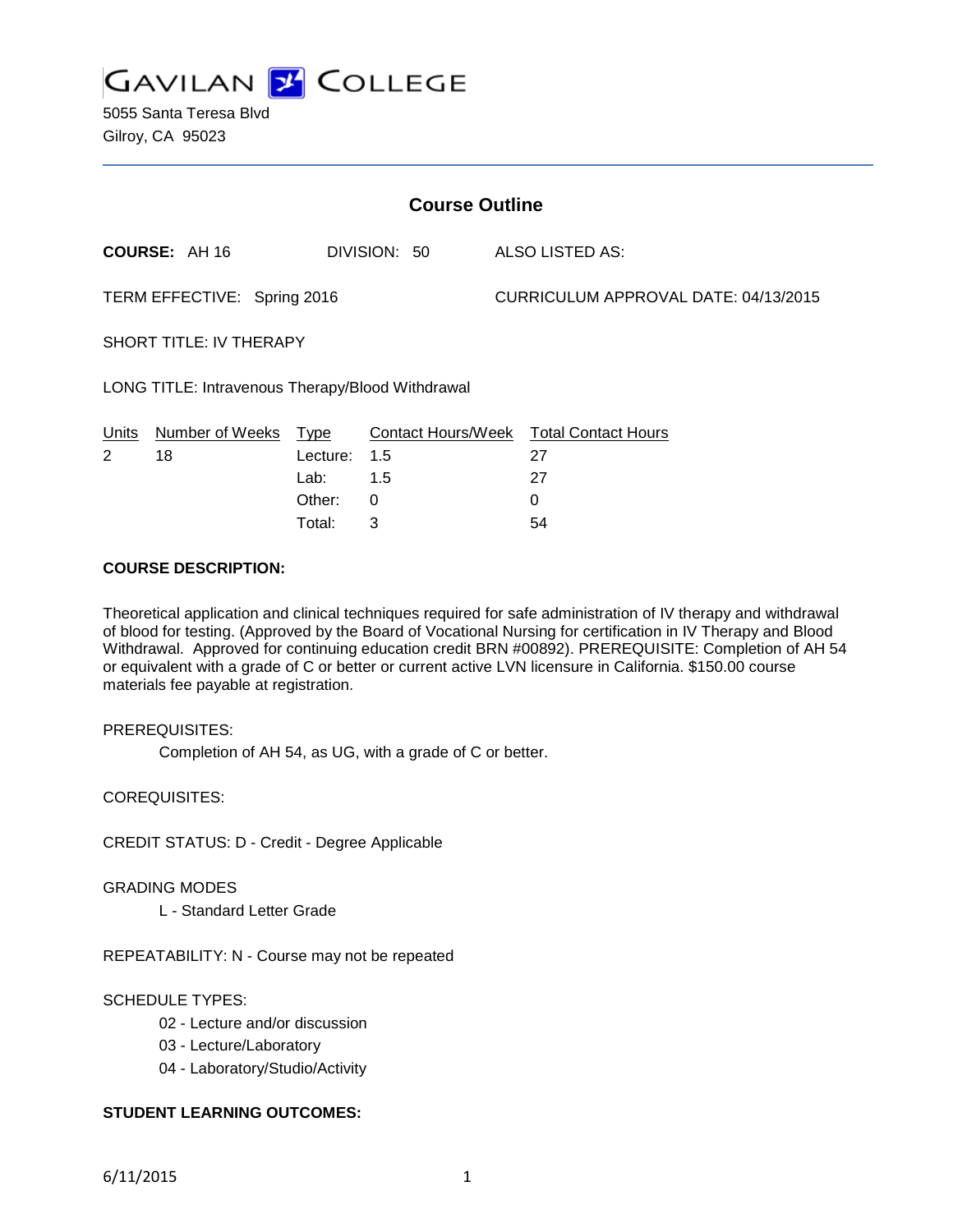1. Student will use principles of college-level mathematical concepts and methods to accurately calculate intravenous flow rates and will set the correct flow rate on actual intravenous solutions.

Measure: Intravenous flow rate quizzes. Demonstration with equipment used in facilities in the clinical lab setting. Intravenous flow rate final exam (required to pass the class).

PLO: 5

ILO: 2,4,6

GE-LO: N/A

Year assessed or anticipated year of assessment: Next offered Spring 2016

2. Student will explain the reason(s) for initiation of intravenous therapy, blood transfusions, blood component infusion and skin and arterial puncture.

Measure: Written coursework. Lab demonstrations/simulations with classmates using actual equipment and evaluation by instructor.

PLO: 5

ILO: 1,2,3,4,6

GE-LO: N/A

Year assessed or anticipated year of assessment: Next offered Spring 2016

3. Student will communicate clearly, verbally and in writing using appropriate grammar, vocabulary and word usage with peers and instructors representing a diverse population and viewpoints while initiating IV therapy in the classroom setting.

Measure: Written coursework. Classroom simulations/evaluation by instructor. Clinical performance exams. Essay questions on quizzes and exams. Interactive classroom assignments using computer software.

PLO: 5

ILO: 1,2,3,4,6

GE-LO: N/A

Year assessed or anticipated year of assessment: Next offered Spring 2016

4. Student will demonstrate appropriate active listening skills using techniques of therapeutic communication to verify that communication has been accurately interpreted while performing IV therapy and blood withdrawal in the classroom setting.

Measure: Role play with instructor evaluation. Clinical performance evaluation.

PLO: 5 ILO: 1,2,3,4,6

GE-LO: N/A

Year assessed or anticipated year of assessment: Next offered Spring 2016

5. Student will critically analyze data from textbooks, dictionaries, other reference books and the internet to apply theoretical concepts and facts related to the purpose and procedures of treatment with intravenous therapy to real life situations experienced by diverse patients.

Measure: Written coursework. Performance evaluations. Exams

 $PLO: 5$ 

ILO: 2,3,4,5,6

GE-LO: N/A

Year assessed or anticipated year of assessment: Next offered Spring 2016

6. Student will apply knowledge of the legal guidelines for the licensed vocational nurse practicing intravenous therapy and blood withdrawal to real life situations.

Measure: Quizzes, exams

PLO: 5

ILO: 1,2,3,4,6

 $GF-I O: N/A$ 

Year assessed or anticipated year of assessment: Next offered Spring 2015

7. Students will analyze pre-written patient care plans of care and will individualize the plan for a specific patient.

Measure: Written care plans. Clinical evaluations

6/11/2015 2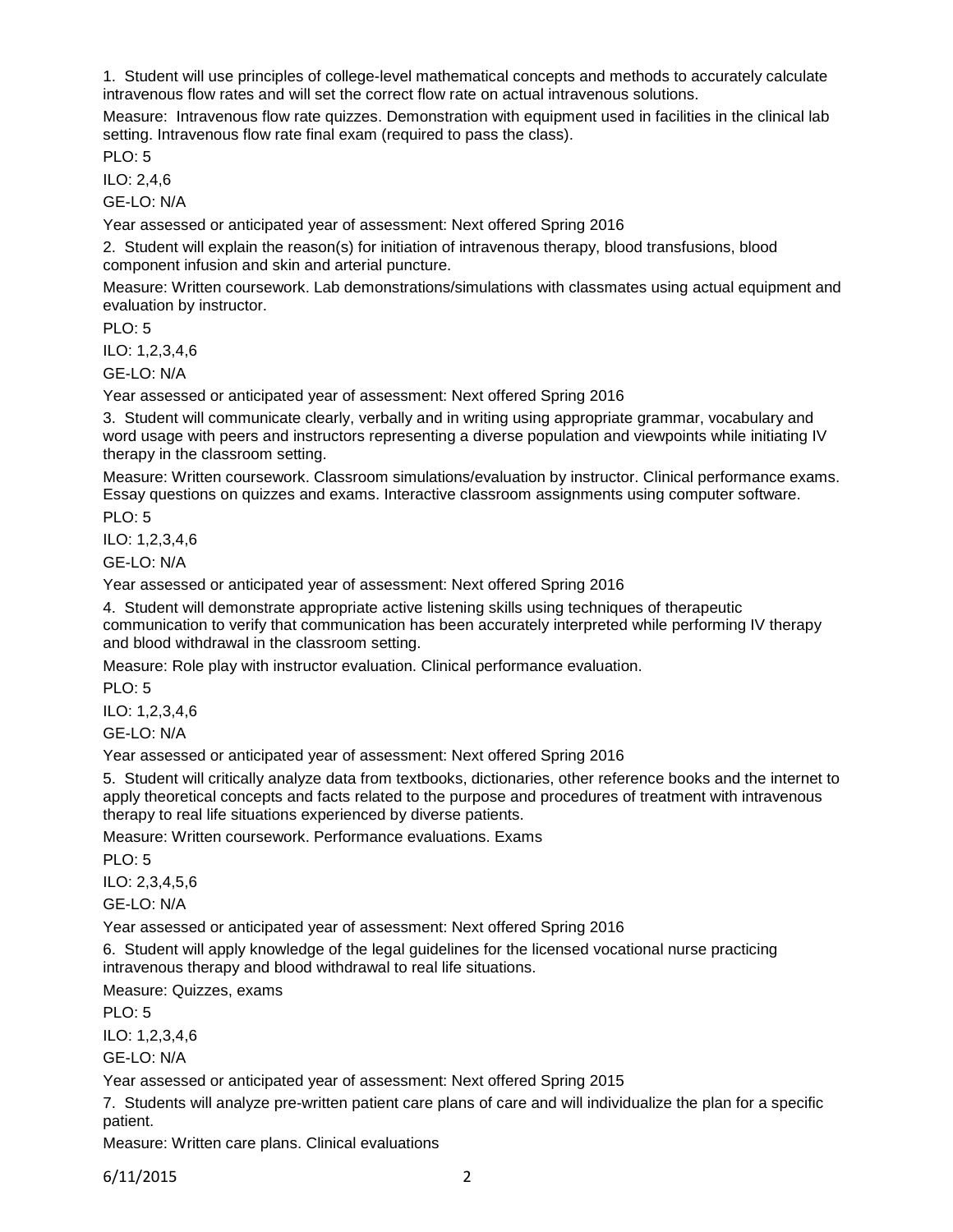PLO: 5

ILO: 1,2,3,4 GE-LO: NA

Year assessed or anticipated year of assessment: Next offered Spring 2016

8. Student will correctly describe, recognize and troubleshoot common complications of intravenous therapy and blood withdrawal.

Measure: Clinical performance evaluation, computer simulations, exams.

PLO: 5

ILO: 1,2,3,4

GE-LO: N/A

Year assessed or anticipated year of assessment: Next offered Spring 2016

9. Student will safely initiate IV therapy and withdraw blood on peers.

Measure: Clinical performance evaluation(required by law to pass the class) PLO: 5

ILO: 1,2,3,4,6

GE-LO: N/A

Year assessed or anticipated year of assessment: Next offered Spring 2016

PROGRAM LEARNING OUTCOMES:

Demonstrate ability to practice safely

# **CONTENT, STUDENT PERFORMANCE OBJECTIVES, OUT-OF-CLASS ASSIGNMENTS**

Curriculum Approval Date: 04/13/2015

Reactivate course:

Legal aspects as set forth in California Business and Professions Code Scope of practice regulations Universal precautions for infection control

Indications for IV therapy Types of delivery systems Types of intravenous fluid

Observation of patient

Regulating flow rate

Assessment of local and systemic reactions

Documentation

Exam

Blood Withdrawal

Universal precautions for infection control

Methods of blood withdrawal

Selection of appropriate method

Preparation of equipment

Order of draw

Selection of site

Performing skin puncture

Safety factors

**Complications** 

**Documentation** 

Exam

Acid/base balance/imbalance

Electrolyte imbalance

Universal precautions for infection control

6/11/2015 3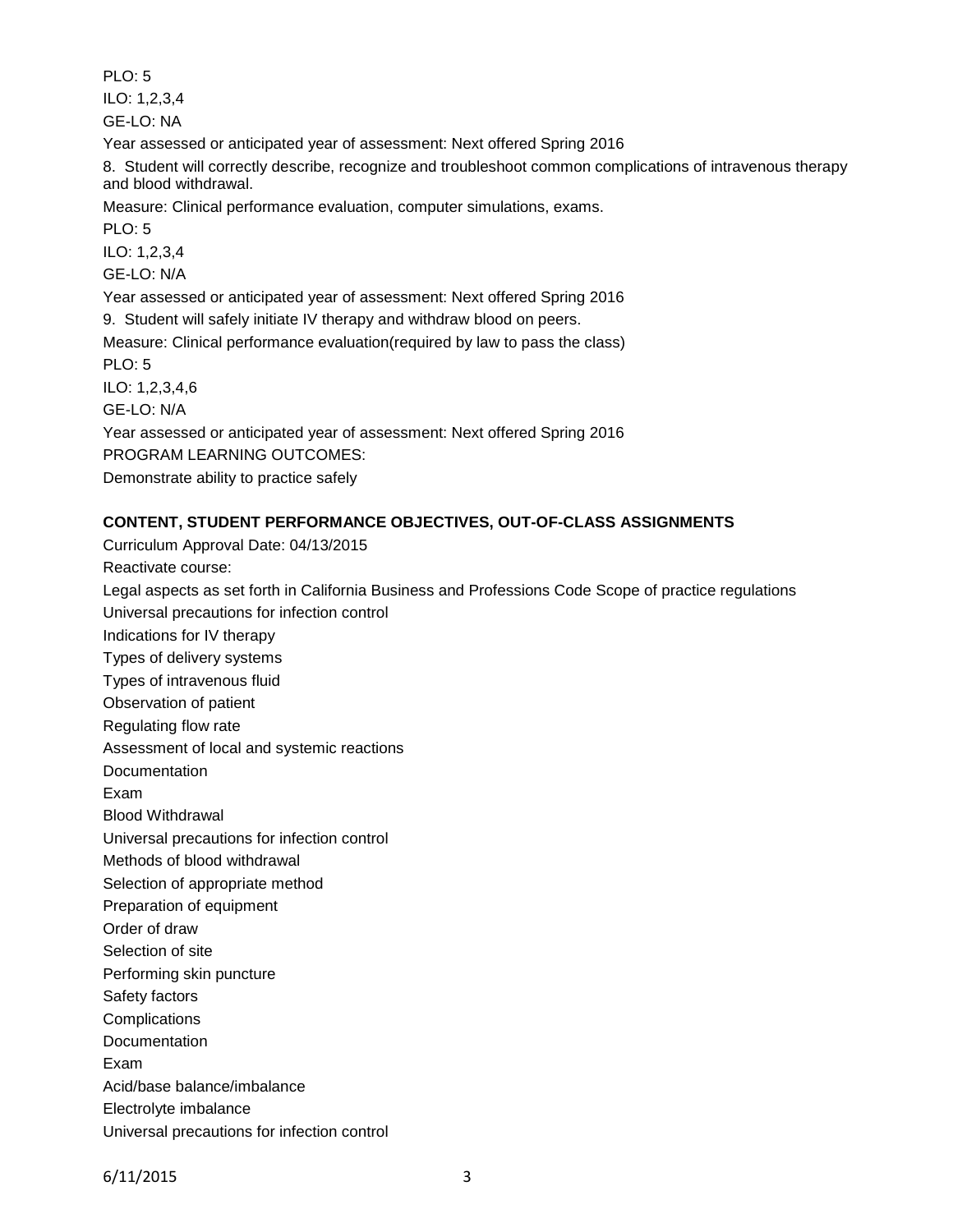Indications for IV fluids, blood and blood products **Documentation** Exam Types of venipuncture Universal precautions for infection control Patient preparation Selection of site Preparation of equipment Selection of venipuncture device Preparation and immobilization of site IV admixtures and additives Bolus medications Hyperalimentation/lipids Pumps and controllers Safety factors **Complications** Documentation Exam

## **METHODS OF INSTRUCTION:**

Lecture, skill demonstration, use of videos, computer software, IV simulator, and actual IV equipment.

# **METHODS OF EVALUATION:**

This is a degree-applicable course, but substantial writing assignments are NOT appropriate, because the course primarily: Involves skill demonstrations or problem solving The problem-solving assignments required: Homework problems **Quizzes** Exams Other: Minimum 85% competency level pass/fail only The types of skill demonstrations required: Class performance Performance exams The types of objective examinations used in the course: Multiple choice True/false Matching items Other: Calculations Other category: None The basis for assigning students grades in the course: Writing assignments: 0% - 0% Problem-solving demonstrations: 15% - 30% Skill demonstrations: 15% - 80% Objective examinations: 60% - 90% Other methods of evaluation: 0% - 0%

6/11/2015 4